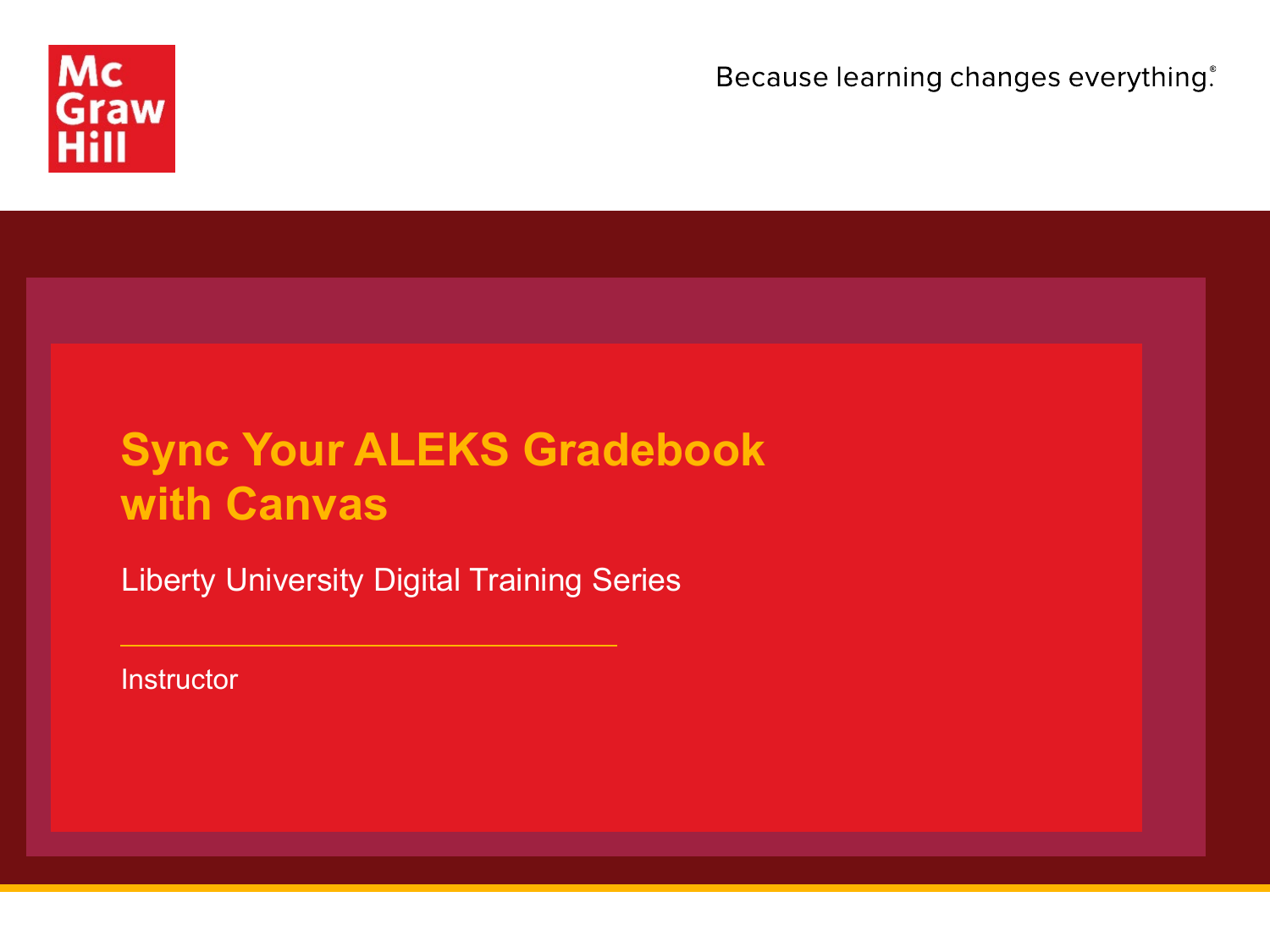# Mc Graw

#### **Step 1a**

In you have not yet enabled your Gradebook Sync, the next few steps will show you how to do so. You may have completed this step during the pairing process.

Log into your Canvas account and navigate to your course. Click on any ALEKS link to get started.

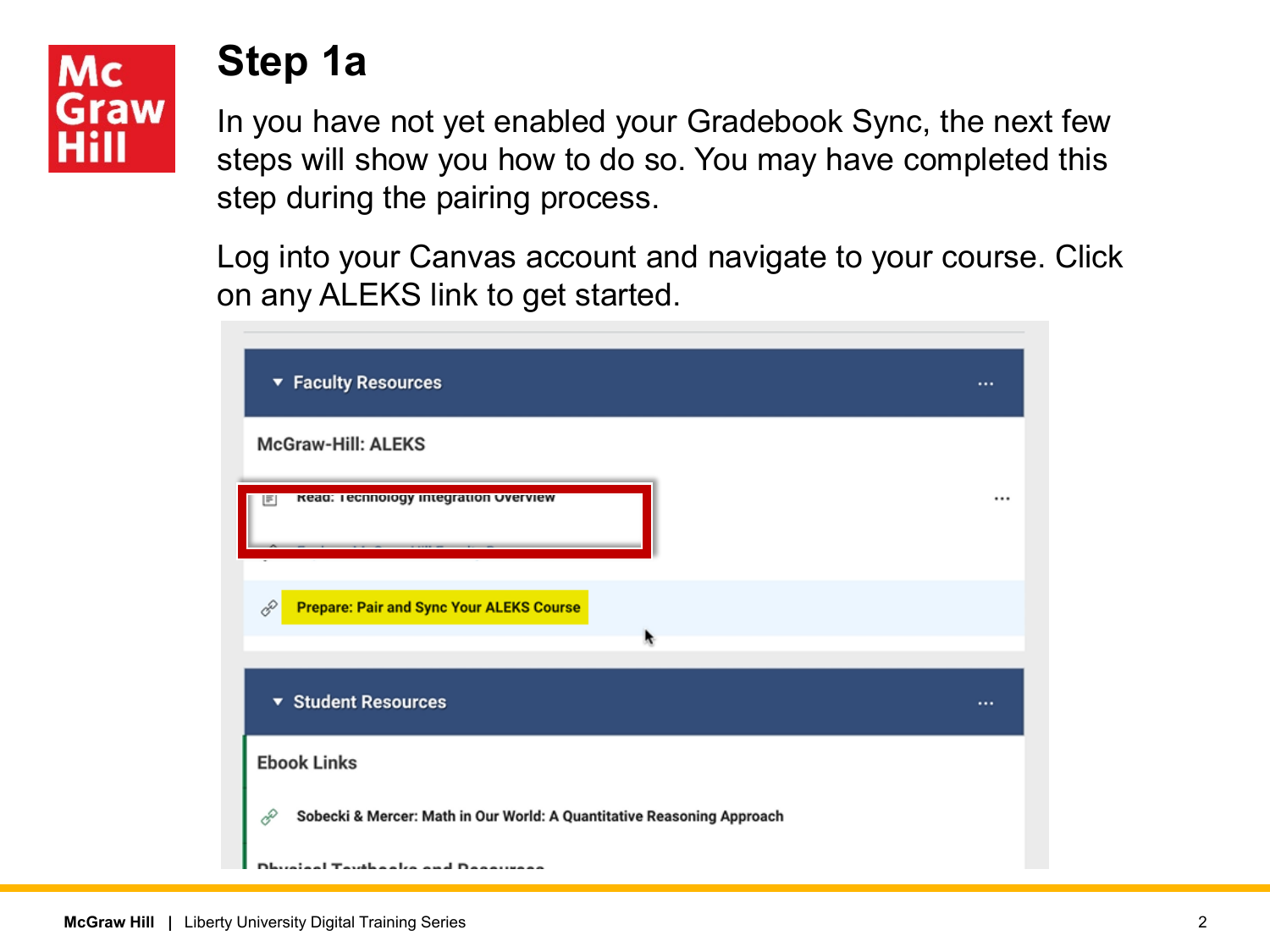

## **Step 1b**

Click the **"Load"** button to launch ALEKS.

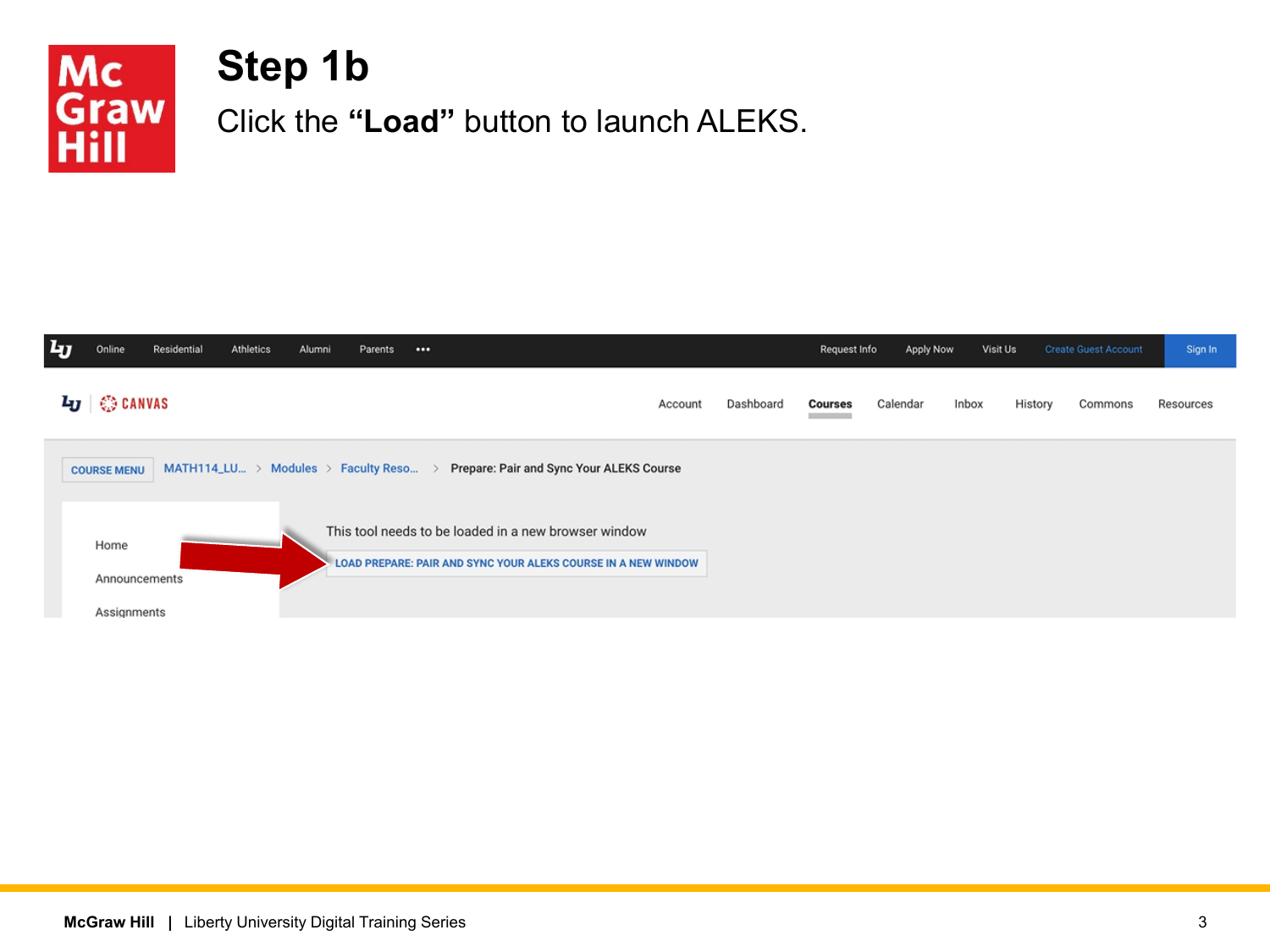

### **Step 1c**

From your ALEKS course homepage, hover over **"Gradebook"** and click on **"Gradebook Setup"**.

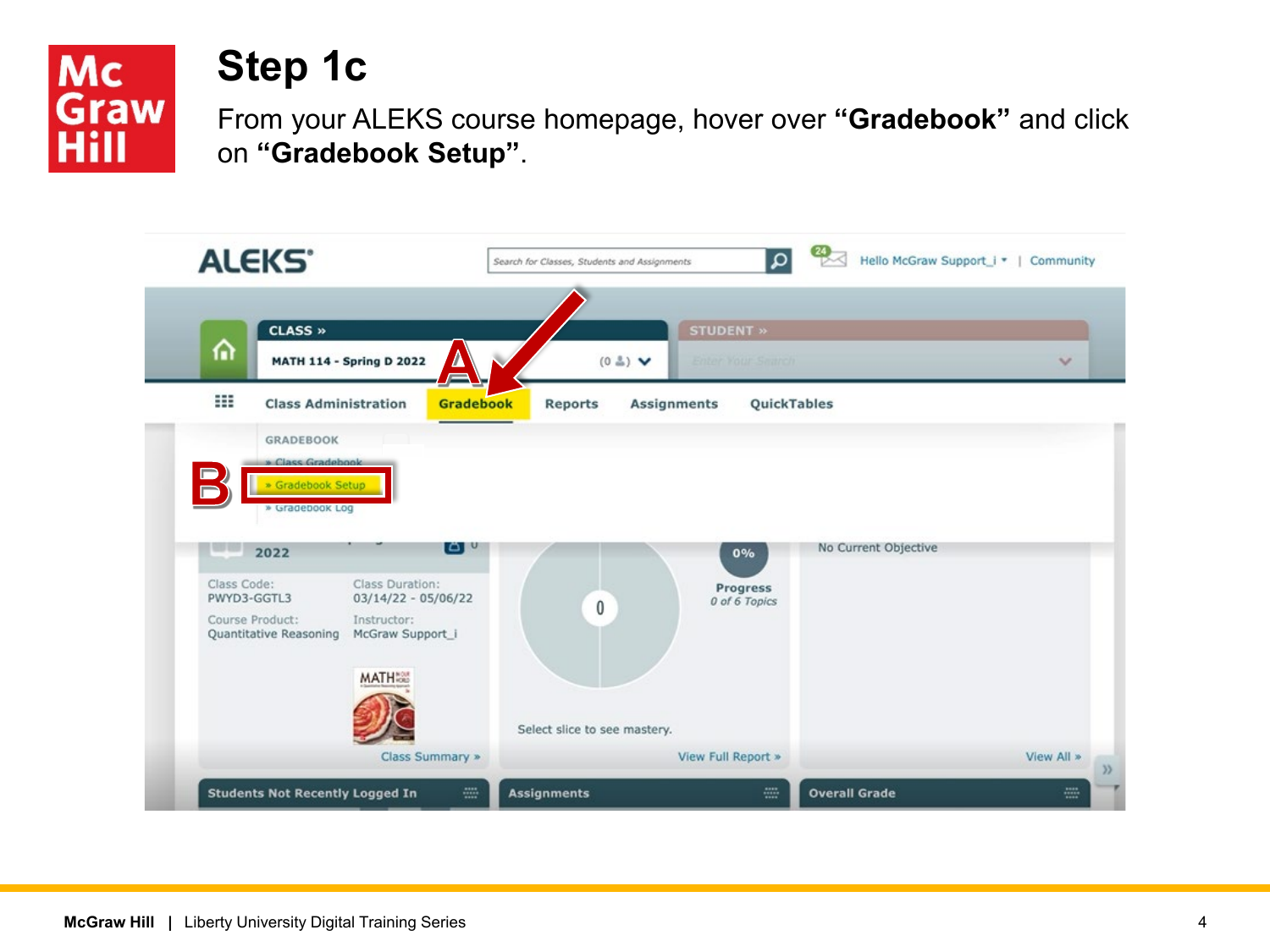#### **Mc** Graw Hill

### **Step 1d**

Select **"Automatically synchronize ALEKS grades with your LMS gradebook"**. Then, select the categories that have a weighting.

**Note:** Weighted categories vary from course to course.

|                          | <b>Gradebook Category</b>                                       | Category<br>o<br>Weight (%)             | Sync   | Need a suggestion? The guides below<br>can help you set up a basic weighting<br>system. |  |  |
|--------------------------|-----------------------------------------------------------------|-----------------------------------------|--------|-----------------------------------------------------------------------------------------|--|--|
| Θ                        | Pie Progress<br>Edit                                            | $^{\circ}$<br>$\circ$<br>%              | $\Box$ | Gradebook Setup Guide                                                                   |  |  |
| Ω                        | Time<br>Edit                                                    | $\circ$<br>$\overline{0}$<br>$\gamma_b$ | $\Box$ |                                                                                         |  |  |
| Θ                        | Topic<br>Edit                                                   | $\circ$<br>$\mathbf 0$<br>$\%$          | 0      |                                                                                         |  |  |
| <b>G</b>                 | Objective<br><b>Edit</b>                                        | $\circ$<br>$\circ$<br>%                 | о      |                                                                                         |  |  |
| $\overline{\mathcal{L}}$ | Video<br>Edit                                                   | $\circ$<br>$\overline{0}$<br>$\%$       | $\Box$ |                                                                                         |  |  |
| ହ                        | Scheduled Knowledge Check<br><b>Edit</b>                        | $\circ$<br>$\overline{0}$<br>$\%$       | $\Box$ |                                                                                         |  |  |
| 区                        | Quiz<br>Evia.                                                   | $^{\circ}$<br>$\overline{0}$<br>$\%$    | o      |                                                                                         |  |  |
| 狂                        | Test<br>Edit                                                    | $\circ$<br>57.1 %                       | Ø      |                                                                                         |  |  |
| D                        | Homework<br><b>Edit</b>                                         | $\circ$<br>42.9 %                       | V      |                                                                                         |  |  |
|                          | <b>Gradebook External Assignment Category ()</b><br>Add New Row |                                         |        |                                                                                         |  |  |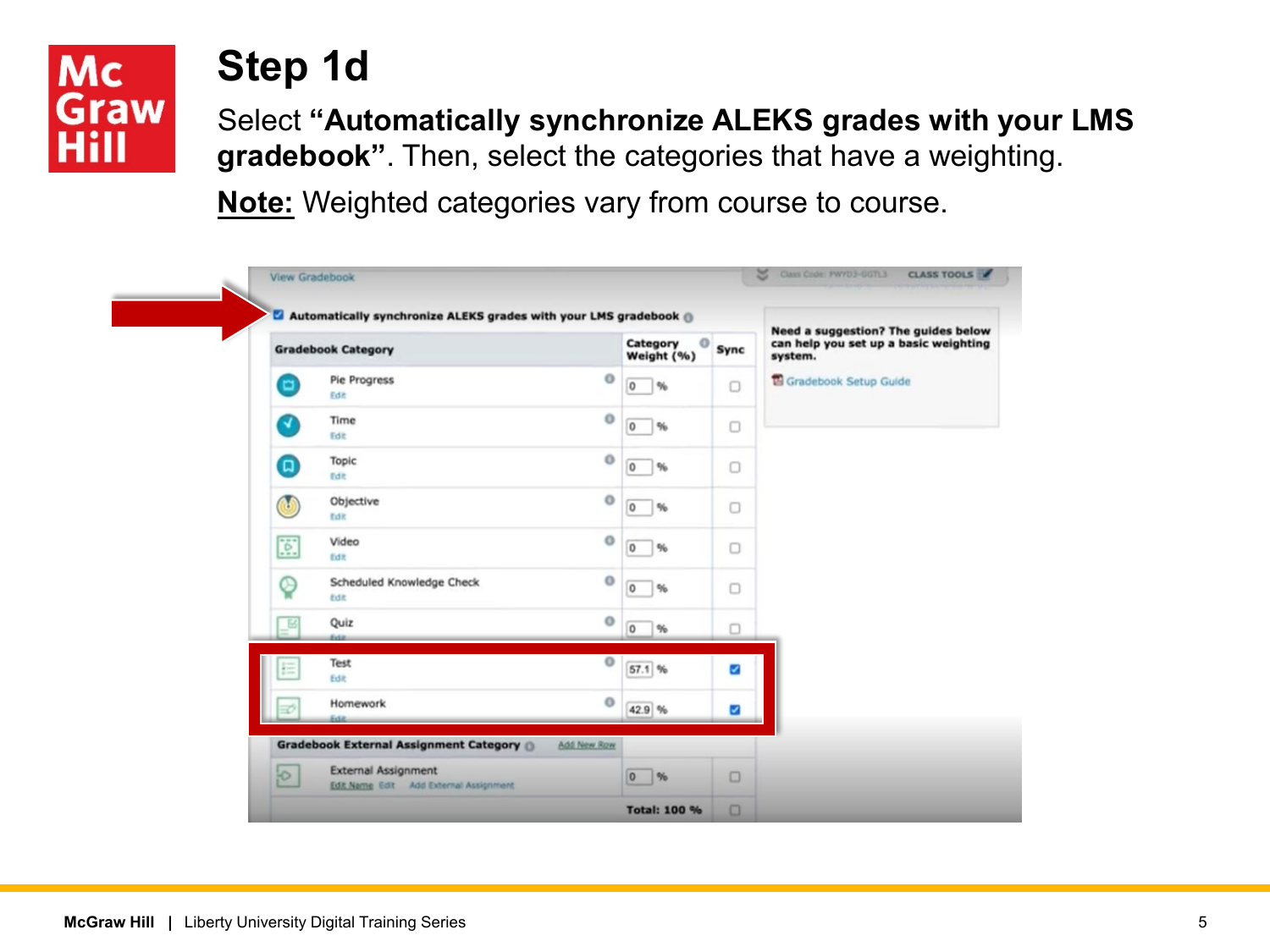# Mc<br>Graw<br>Hill

#### **Step 1e**

After making your selection(s), scroll to the bottom of the page and click **"Save"**.

|                                                                                                                                                                                                                                                                                                          |                     |        | Class Code: PWYD3-GGTL3                                 |  |
|----------------------------------------------------------------------------------------------------------------------------------------------------------------------------------------------------------------------------------------------------------------------------------------------------------|---------------------|--------|---------------------------------------------------------|--|
| <b>Gradebook External Assignment Category ()</b>                                                                                                                                                                                                                                                         | <b>Add New Row</b>  |        |                                                         |  |
| <b>External Assignment</b><br>$\Theta$<br>Edit Name Edit Add External Assignment                                                                                                                                                                                                                         | %<br>$\circ$        | $\Box$ |                                                         |  |
|                                                                                                                                                                                                                                                                                                          | <b>Total: 100 %</b> | 0      |                                                         |  |
| <b>Total Grade Display Settings</b>                                                                                                                                                                                                                                                                      |                     |        |                                                         |  |
| Show total grades to students                                                                                                                                                                                                                                                                            |                     |        |                                                         |  |
| Hide total grades from students <sup>®</sup>                                                                                                                                                                                                                                                             |                     |        |                                                         |  |
|                                                                                                                                                                                                                                                                                                          |                     |        |                                                         |  |
|                                                                                                                                                                                                                                                                                                          |                     |        |                                                         |  |
|                                                                                                                                                                                                                                                                                                          |                     |        |                                                         |  |
| Do not show letter grades on the instructor or student gradebook.                                                                                                                                                                                                                                        |                     |        | $=$ Using this Tool:                                    |  |
|                                                                                                                                                                                                                                                                                                          |                     |        | To change the grading<br>scale, drag the green          |  |
| <b>Grading Scale for Total Grade</b><br>* Note that this scale is only for the total class grade. It does not apply to individual assignments (quizzes, tests, etc.).<br>○ Show letter grades on instructor gradebook only.<br>○ Show letter grades on both instructor and student gradebooks.<br>F<br>D | C<br>B<br>А         |        | triangles to the desired<br>percentages.                |  |
|                                                                                                                                                                                                                                                                                                          |                     |        | To create a new grading                                 |  |
|                                                                                                                                                                                                                                                                                                          |                     |        | category, drag an<br>end triangle toward the<br>middle. |  |
|                                                                                                                                                                                                                                                                                                          |                     |        | You can change the letter of                            |  |
|                                                                                                                                                                                                                                                                                                          |                     |        | a grade category by<br>selecting it and typing a new    |  |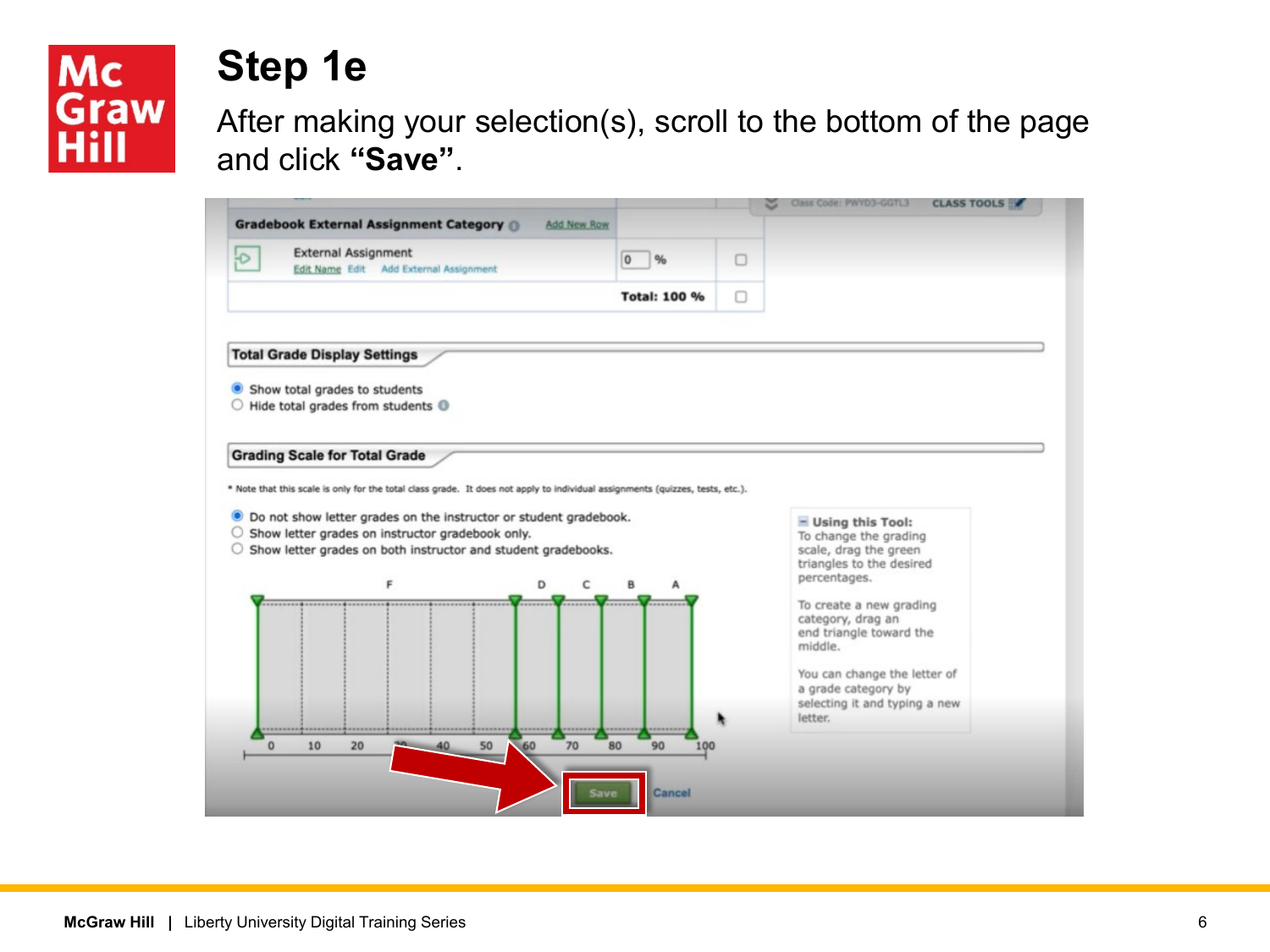#### **Mc** Graw Hill

### **Step 2**

To manually Synchronize your ALEKS gradebook, navigate to your Gradebook. Locate the "**Last Sync"** link above the Gradebook. If you see a caution triangle, you will need to re-sync your Gradebook. Click this link to continue.

| MATH 114 - Spring B 2022 - B01 - Gradebook       |             |                                                           |                                          |                                                              | Class Code: XALKN-JVY9M                  | <b>CLASS TOOLS</b>                                        |                                      |
|--------------------------------------------------|-------------|-----------------------------------------------------------|------------------------------------------|--------------------------------------------------------------|------------------------------------------|-----------------------------------------------------------|--------------------------------------|
| Jan 10, 2022 -<br>門<br>$\overline{\phantom{0}}$  | Mar 4, 2022 | $\,>\,$                                                   |                                          |                                                              |                                          | Last Sync: 02/22/2022 7:11 PM /                           | €                                    |
| <b>All Students</b><br>Name Login<br>Id<br>Email | Total       | $\Rightarrow$<br><b>HW: Sections</b><br>2.1<br>01/17/2022 | Þ<br>HW: Section 2.2<br>an<br>01/24/2022 | $\Rightarrow$<br><b>HW: Sections 2.1</b><br>2m<br>01/24/2022 | E<br>Quiz: Exam 1<br>Secti<br>01/24/2022 | $\Rightarrow$<br><b>HW: Sections</b><br>3.7<br>01/31/2022 | E<br>$\frac{1}{3}$<br>O <sub>z</sub> |
| <b>Class Average</b>                             | 66%         | 90%                                                       | 89%                                      | 84%                                                          | 72%                                      | 80%                                                       | 66                                   |
| Student, 1080-02342                              | 89%         | EX<br>100%                                                | EX<br>100%                               | EX<br>100%                                                   | EX<br>79%                                | $\overline{\text{LS}}$<br>90%                             | 10                                   |
| Student, 1080-29032                              | 89%         | 100%                                                      | 100%                                     | 100%                                                         | 96%                                      | 100%                                                      | 10                                   |
| Student, 1080-45292                              | 90%         | 98%                                                       | 100%                                     | 100%                                                         | 92%                                      | 100%                                                      | 97                                   |
| Student, 1161-71256                              | 98%         | 100%                                                      | 100%                                     | 100%                                                         | 99%                                      | 100%                                                      | 10                                   |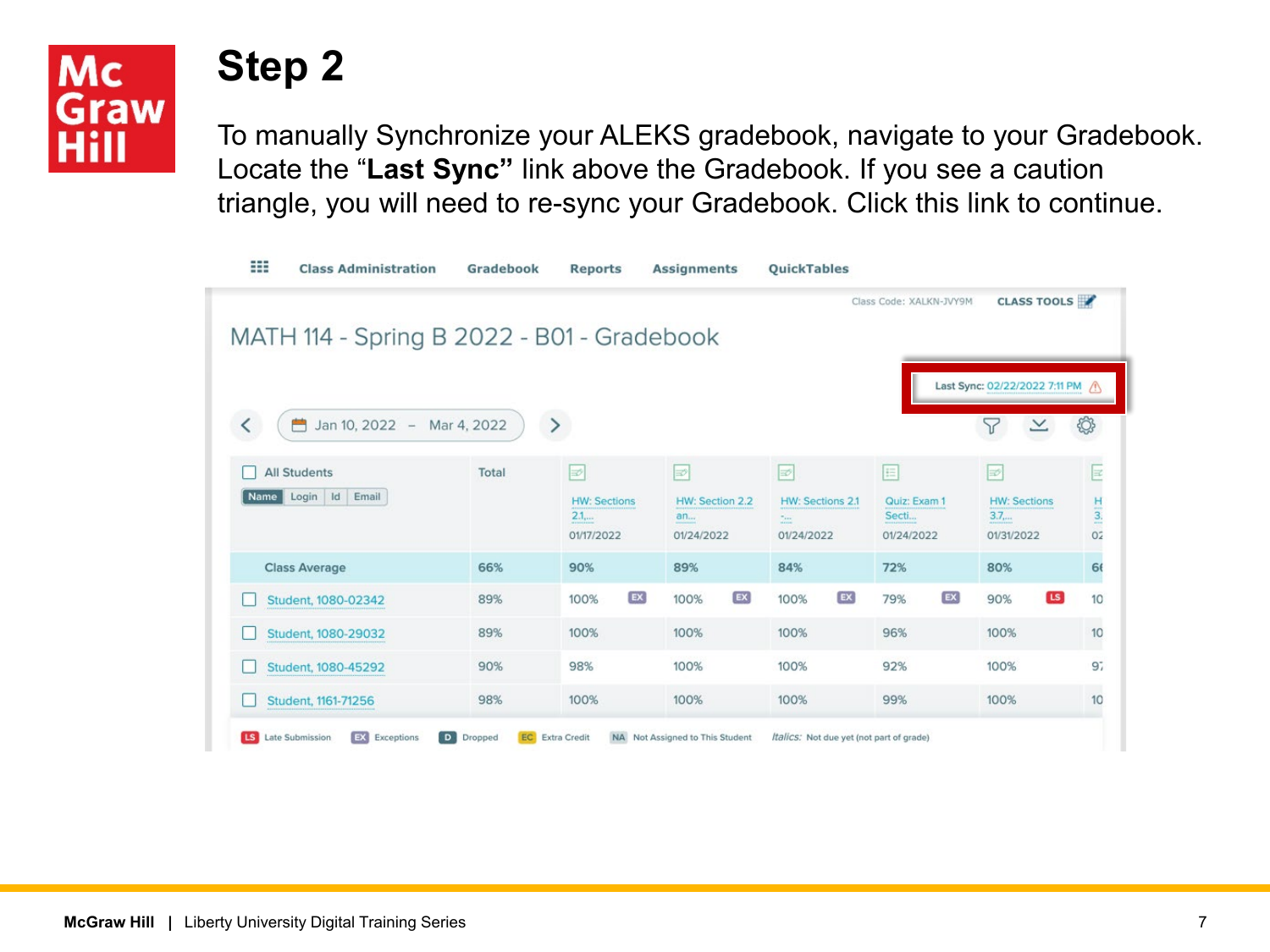

#### **Step 3**

To re-sync your Gradebook, click **"Clear and Resync All Records" (A)**. ALEKS will prompt you with a warning. Read the message before clicking **"Clear and Resync" (B)** to continue.

| <b>Gradebook Sync Status</b> | ×                                                                                      |
|------------------------------|----------------------------------------------------------------------------------------|
| <b>Last Sync Update</b>      | 02/22/2022 7:11 PM                                                                     |
| <b>Sync Status</b>           | Failed                                                                                 |
| <b>Students</b>              | Paired Students: 28 of 28                                                              |
| <b>Scores</b>                | Scores up-to-date: 27 of 28<br>$\omega$<br>Scores failed to sync: 1 of 28<br>$\Lambda$ |
| Δ<br>Resync                  | <b>Clear and Resync All Records</b>                                                    |

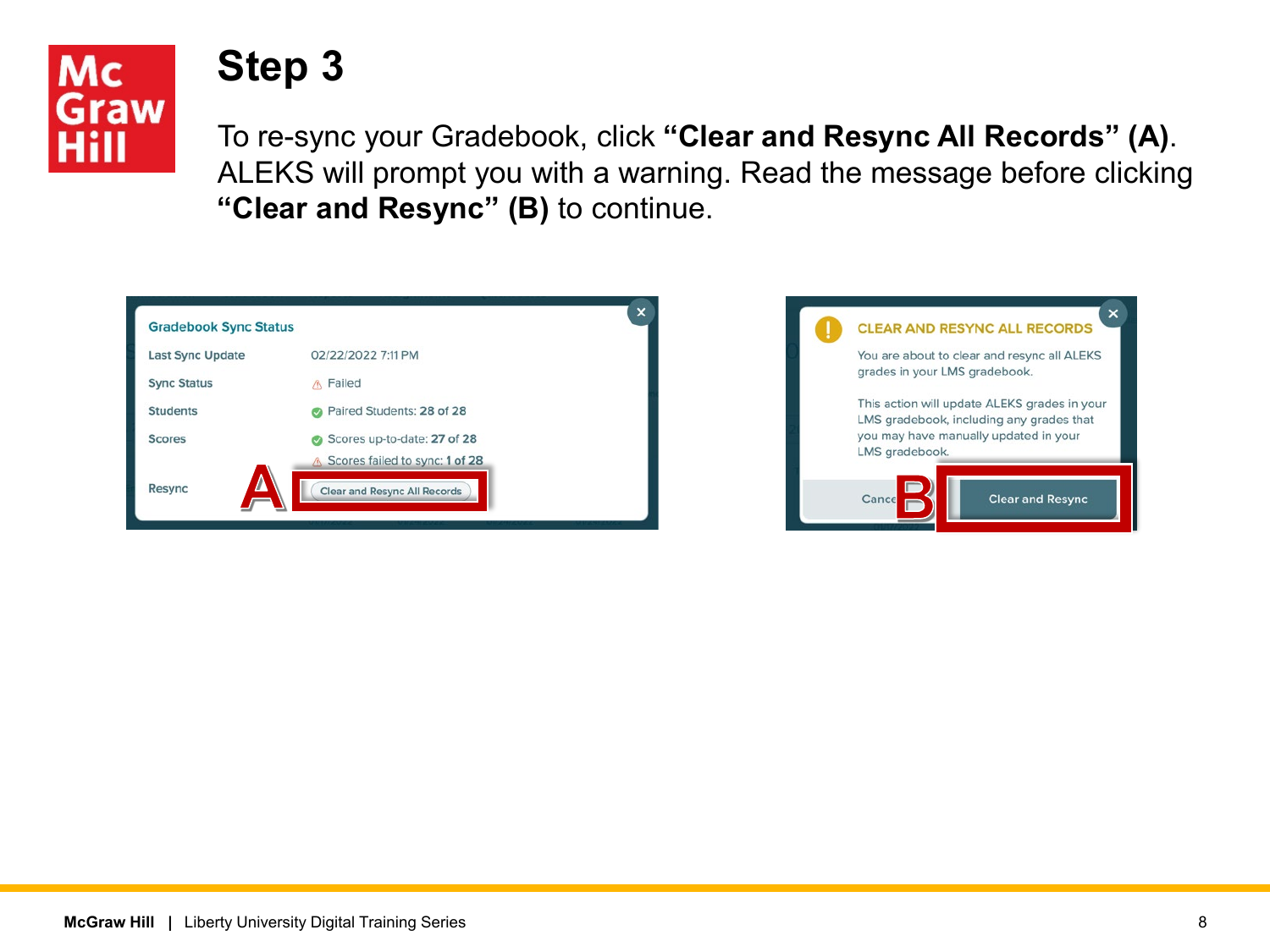# **Mc Graw**

#### **Step 4**

The Gradebook Sync will show as completed once finished. Click **"Refresh to See Updates"** to review progress, if needed.

| MATH 114 - Spring B 2022 - B01 - Gradebook              |            |       |                                                                  |                                                       |                                                                      | Class Code: XALKN-JVY9M                  | <b>CLASS TOOLS</b>                                         |                          |
|---------------------------------------------------------|------------|-------|------------------------------------------------------------------|-------------------------------------------------------|----------------------------------------------------------------------|------------------------------------------|------------------------------------------------------------|--------------------------|
|                                                         |            |       |                                                                  |                                                       |                                                                      |                                          | Sync in Progress   Refresh to See Updates                  |                          |
| K<br>Jan 10, 2022 - Mar 4, 2022                         |            |       | $\,>\,$                                                          |                                                       |                                                                      |                                          |                                                            |                          |
| <b>All Students</b><br>Login Id<br>Email<br><b>Name</b> |            | Total | $\overrightarrow{w}$<br><b>HW: Sections</b><br>2.1<br>01/17/2022 | $\mathbb{R}^n$<br>HW: Section 2.2<br>an<br>01/24/2022 | $\overline{\mathcal{D}}$<br>HW: Sections 2.1<br>$\sim$<br>01/24/2022 | E<br>Quiz: Exam 1<br>Secti<br>01/24/2022 | $\overline{v}$<br><b>HW: Sections</b><br>3.7<br>01/31/2022 | E<br>$\frac{1}{2}$<br>O2 |
| <b>Class Average</b>                                    |            | 66%   | 90%                                                              | 89%                                                   | 84%                                                                  | 72%                                      | 80%                                                        | 66                       |
| Student, 1080-02342                                     | $\bigcirc$ | 89%   | EX<br>100%                                                       | EX<br>100%                                            | EX<br>100%                                                           | $\mathsf{EX}$<br>79%                     | <b>LS</b><br>90%                                           | 10                       |
| Student, 1080-29032                                     | ⊖          | 89%   | 100%                                                             | 100%                                                  | 100%                                                                 | 96%                                      | 100%                                                       | 10                       |
| Student, 1080-45292                                     | ⊖          | 90%   | 98%                                                              | 100%                                                  | 100%                                                                 | 92%                                      | 100%                                                       | 9 <sub>i</sub>           |
| Student, 1161-71256                                     | ⊖          | 98%   | 100%                                                             | 100%                                                  | 100%                                                                 | 99%                                      | 100%                                                       | 10                       |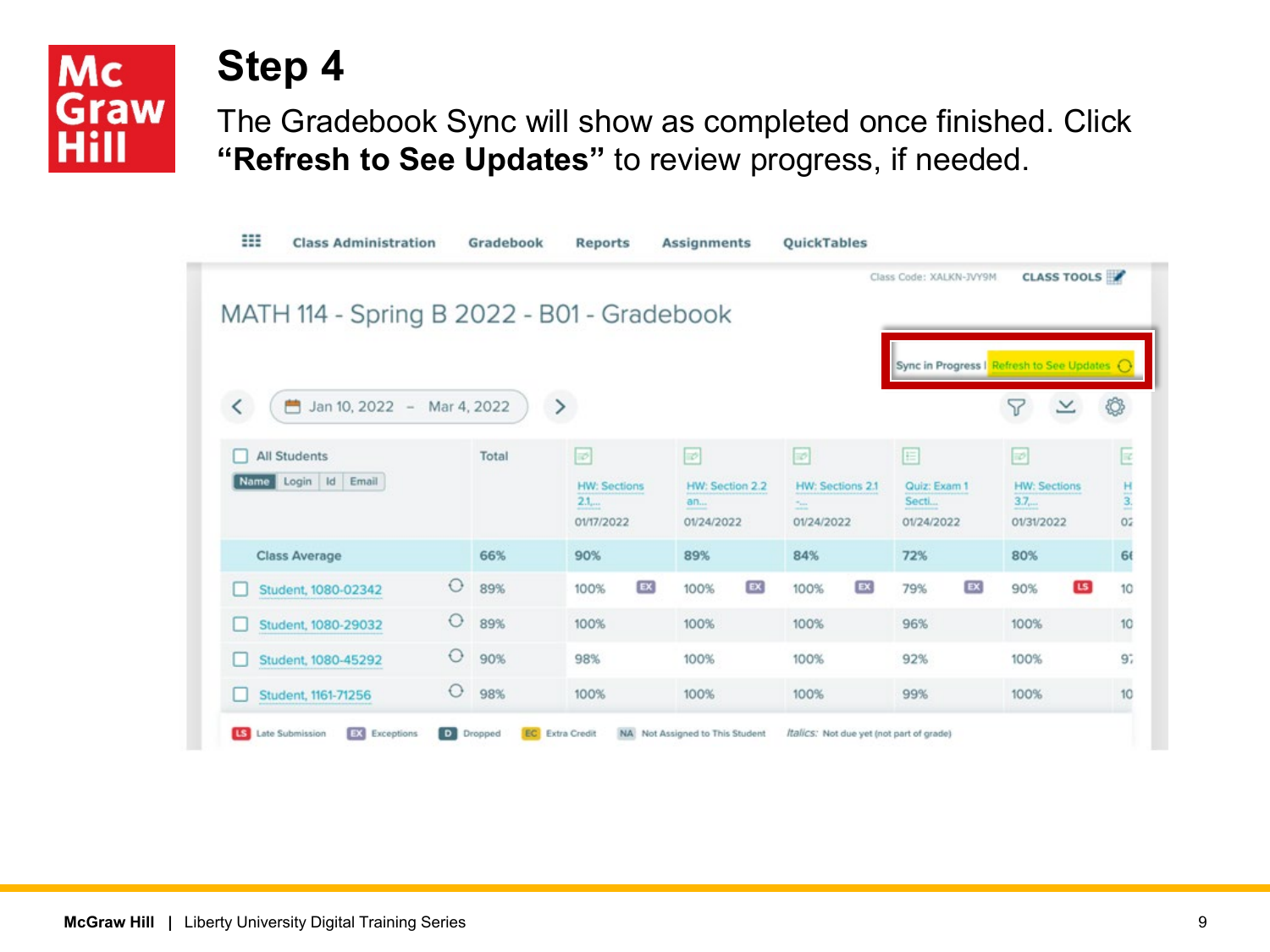

#### **Step 5**

Your Gradebook is now Synchronized. When you are ready to return to Canvas, simply close your browser tab to return.